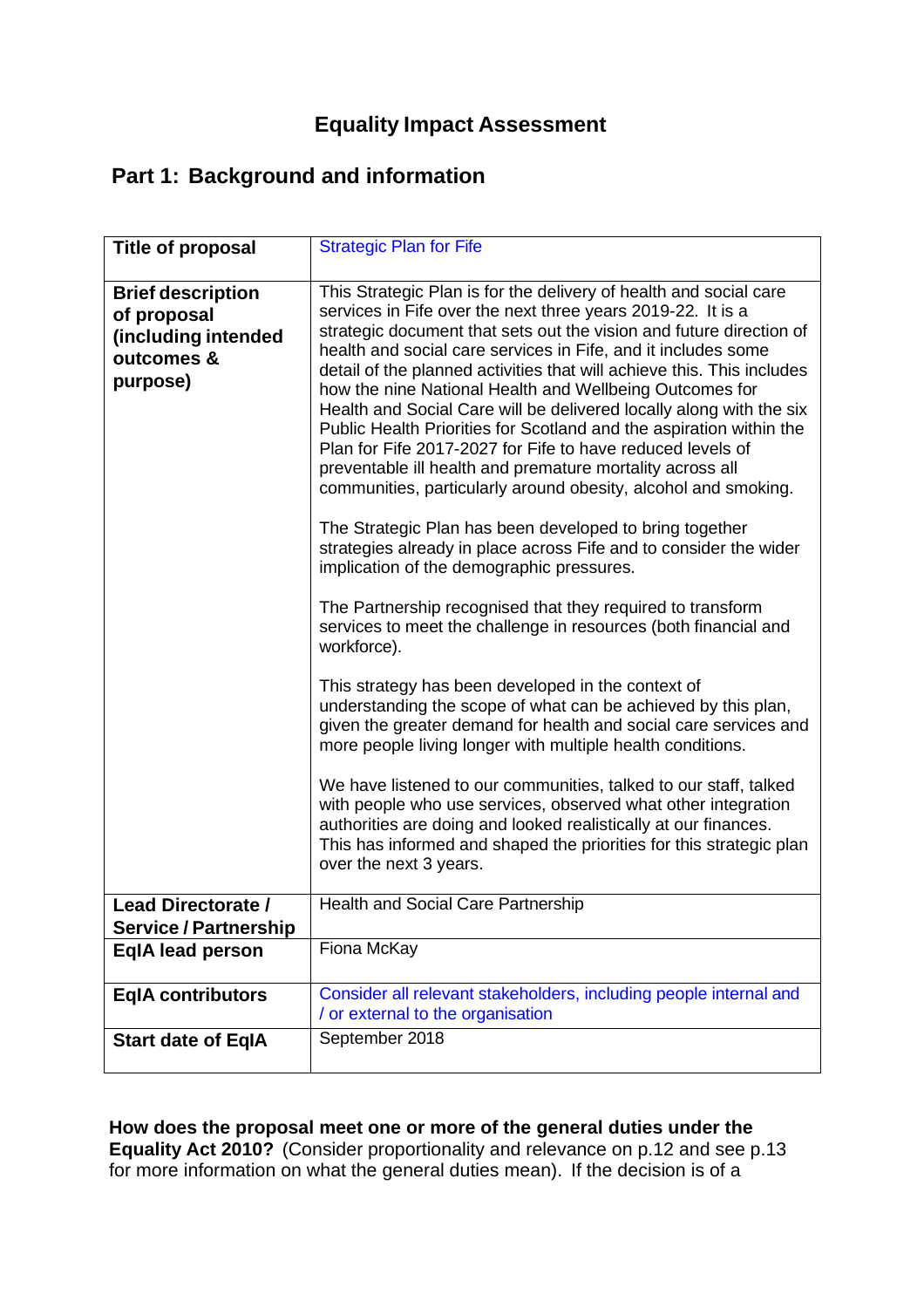strategic nature, how does the proposal address socio-economic disadvantage or inequalities of outcome?)

| <b>General duties</b>                                       | <b>Please Explain</b>                                                                                                                                                                                                                                                                                                                                                                                                                                                                                                                                                                                                                                                                                                                                                                                            |
|-------------------------------------------------------------|------------------------------------------------------------------------------------------------------------------------------------------------------------------------------------------------------------------------------------------------------------------------------------------------------------------------------------------------------------------------------------------------------------------------------------------------------------------------------------------------------------------------------------------------------------------------------------------------------------------------------------------------------------------------------------------------------------------------------------------------------------------------------------------------------------------|
| Eliminating discrimination, harassment<br>and victimisation | The plan and related delivery plan will ensure<br>that people are not indirectly discriminated<br>against any of the strategic priorities.                                                                                                                                                                                                                                                                                                                                                                                                                                                                                                                                                                                                                                                                       |
|                                                             | The Strategy supports the partnership's priority<br>on mental health and wellbeing within Fife,<br>ensuring that the people of Fife can get the<br>right help at the right time, expect recovery and<br>fully enjoy their rights, free from discrimination<br>and stigma.                                                                                                                                                                                                                                                                                                                                                                                                                                                                                                                                        |
|                                                             | Discrimination arising from disability is a focus<br>throughout the strategic priorities, ensuring that<br>people with learning disabilities are supported<br>equally, feel included, are supported to<br>understand and exercise their rights and have<br>the same opportunities as other people.                                                                                                                                                                                                                                                                                                                                                                                                                                                                                                               |
| Advancing equality of opportunity                           | Critical to the Strategic Plan, the seven local<br>areas that make up the Fife Health & Social<br>Care Partnership develop a Locality Plan with<br>partners, including patients, service users,<br>carers and the third and independent sectors<br>(who provide health and social care support in<br>different ways to the Partnership). Working<br>closely with our partners, the Locality Plans are<br>updated on an annual basis to show how the<br>plan is being implemented locally to ensure<br>that services respond to local priorities, needs<br>and issues of communities.<br>Examples include providing appropriate<br>transition care for children moving into adult<br>health services; continuing to promote an<br>inclusive society free from mental health<br>related stigma and discrimination. |
| Fostering good relations                                    | The plan has been developed in conjunction<br>with the third sector, private sector and carers<br>groups, along with staff and Managers.<br>The Strategy supports the partnership's work<br>with local people and communities to address<br>inequalities and improve health and wellbeing<br>outcomes across Fife, ensuring that people are<br>empowered to make their own informed<br>choices about how they will live their lives and<br>what outcomes they want to achieve.                                                                                                                                                                                                                                                                                                                                   |
| Socio-economic disadvantage                                 | The financial position for public services                                                                                                                                                                                                                                                                                                                                                                                                                                                                                                                                                                                                                                                                                                                                                                       |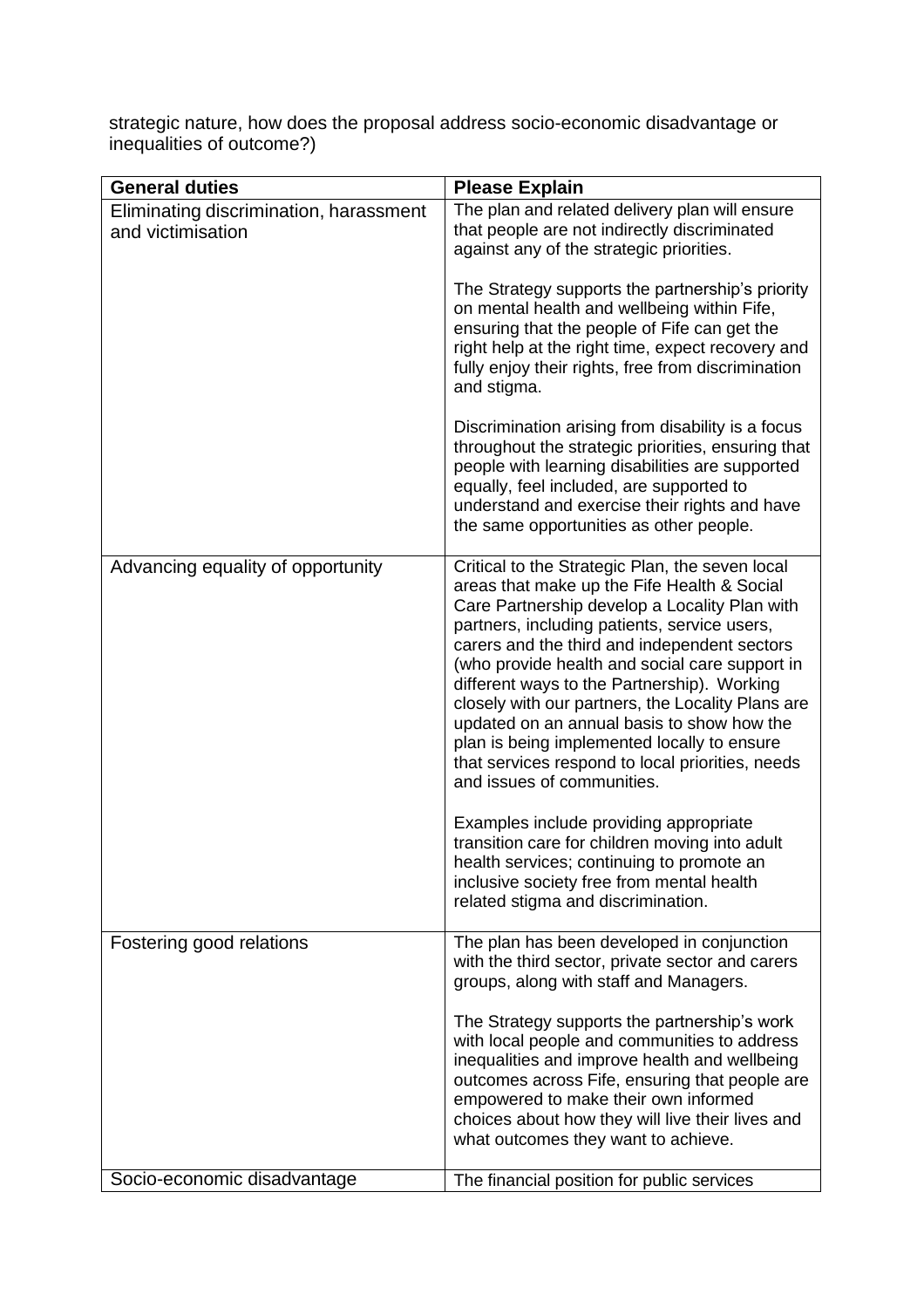|                         | continues to be challenging and the Integration<br>Joint Board must operate within significant<br>budget restraints and pressures. The Strategy<br>supports the partnership's priority to manage<br>resources effectively while delivering quality<br>outcomes, ensuring that resources are<br>targeted at the delivery of the priorities within<br>the strategic plan.                                                                                                                                                      |
|-------------------------|------------------------------------------------------------------------------------------------------------------------------------------------------------------------------------------------------------------------------------------------------------------------------------------------------------------------------------------------------------------------------------------------------------------------------------------------------------------------------------------------------------------------------|
|                         | The Partnership will consider all aspects of<br>delivery linked to the economic climate and the<br>pressures that our communities find<br>themselves in.                                                                                                                                                                                                                                                                                                                                                                     |
|                         | For example, improving support for families<br>using health services who are experiencing<br>poverty across NHS services to maximise their<br>income; promoting employability and<br>employment opportunities and take up for<br>people with a learning disability                                                                                                                                                                                                                                                           |
| Inequalities of outcome | The Strategy supports the partnership's priority<br>work with communities, partners and our<br>workforce to effectively transform, integrate<br>and improve our services. To deliver an<br>effective and lasting transformation of health<br>and social care services will require significant<br>change on how services are planned and<br>delivered. Paramount to delivering these<br>changes will be the range of stakeholders<br>involved, which includes carers, patients and<br>service users who experience services. |
|                         | Significant work has been carried out to<br>determine the inequalities of delivery and<br>although we recognise the areas of deprivation<br>there is an ongoing issue around inequality of<br>capacity to deliver services, this will be<br>continued to be considered in our priority<br>around transformation.                                                                                                                                                                                                             |

Having considered the general duties above, if there is likely to be no impact on any of the equality groups, parts 2 and 3 of the impact assessment may not need to be completed. Please provide an explanation (based on evidence) if this is the case.

All areas have been considered within the refresh of the plan and we do see no direct impact on equality groups.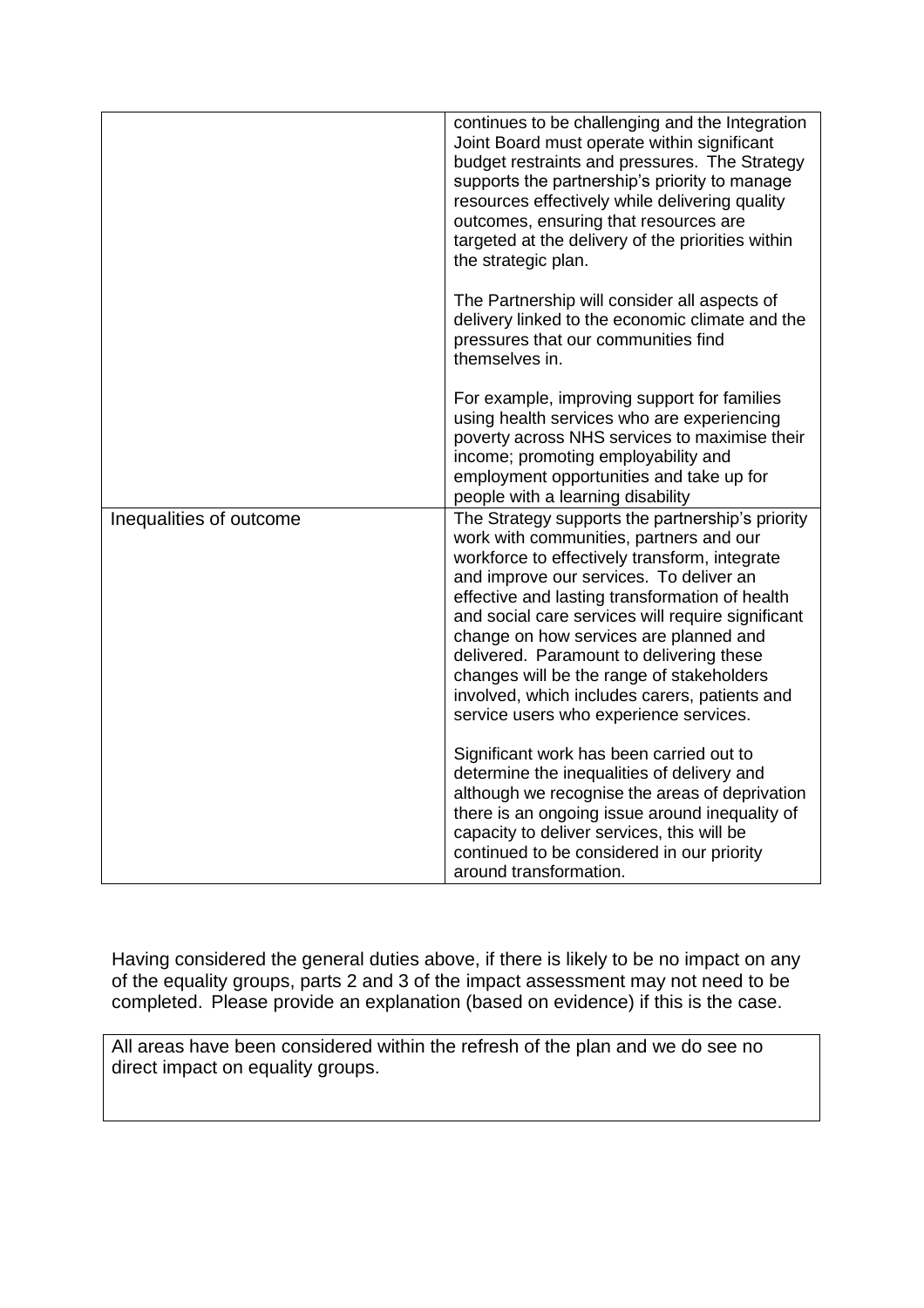## **Part 2: Evidence and Impact Assessment**

| <b>Protected</b><br>characteristic           | <b>Positive impact</b> | <b>Negative impact</b> | No impact |
|----------------------------------------------|------------------------|------------------------|-----------|
| Disabled people                              | X                      |                        |           |
| Sexual orientation                           | X                      |                        |           |
| Women                                        | X                      |                        |           |
| Men                                          | X                      |                        |           |
| Transgendered<br>people                      | X                      |                        |           |
| Race (includes<br>gypsy travellers)          | X                      |                        |           |
| Age (including<br>older people aged<br>$60+$ | X                      |                        |           |
| Children and<br>young people                 | X                      |                        |           |
| Religion or belief                           | X                      |                        |           |
| Pregnancy &<br>maternity                     | X                      |                        |           |
| Marriage & civil<br>partnership              |                        |                        | X         |

**Explain what the positive and / or negative impact of the policy change is on any of the protected characteristics**

Please also consider the impact of the policy change in relation to:

|                      | Positive impact | Negative impact | No impact |
|----------------------|-----------------|-----------------|-----------|
| Looked after         |                 |                 |           |
| children and care    |                 |                 |           |
| leavers              |                 |                 |           |
| Privacy (e.g.        |                 |                 |           |
| information security |                 |                 |           |
| & data protection)   |                 |                 |           |
| Economy              |                 |                 | ⋏         |

- Please record the evidence used to support the impact assessment. This could include officer knowledge and experience, research, customer surveys, service user engagement.
- Any evidence gaps can also be highlighted below.

| <b>Evidence used</b>                                                                                                                                                                                                                                                                                                                                  | Source of evidence                                                                        |
|-------------------------------------------------------------------------------------------------------------------------------------------------------------------------------------------------------------------------------------------------------------------------------------------------------------------------------------------------------|-------------------------------------------------------------------------------------------|
| 1. The strategic plan consultation events,<br>'Making it Happen in Fife', held prior to the<br>strategic plan being developed, gives clear<br>indication of the level of involvement from<br>officers, partners, services/organisations and<br>service users prior to the plan being drafted,<br>considering those views gathered at these<br>events. | <b>Paper 1 – Strategic Plan</b><br><b>Consultation Events</b><br>programme of activities. |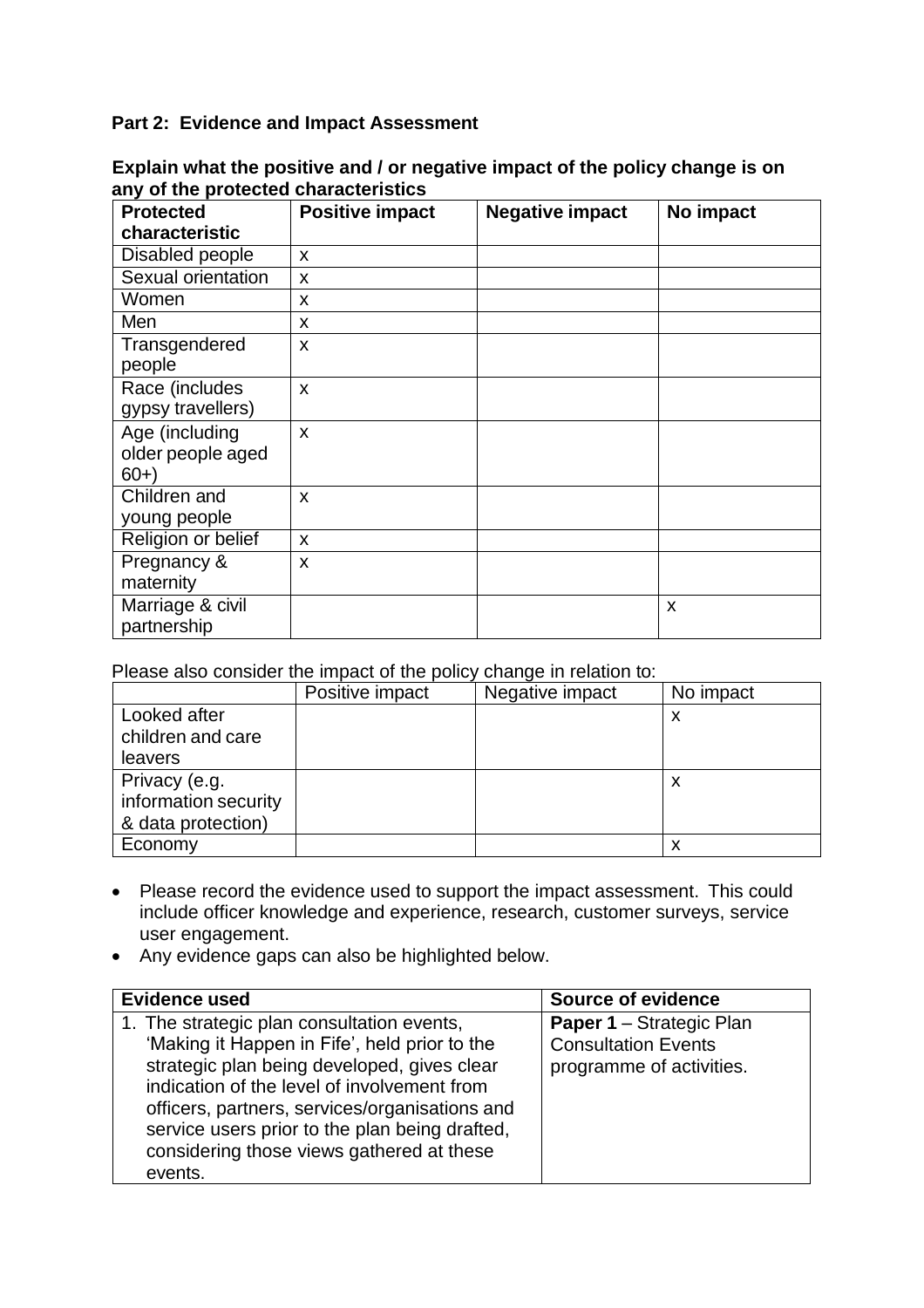| 2. The strategic plan was issued via Fife Peoples<br>Panel to approx. 2000 people panel members<br>and that online link was issued to all on the<br>Distribution Plan, with a request for them to<br>cascade to their teams/organisations/client<br>groups and was featured on the Fife Health &<br>Social Care Partners, Fife Council and HS<br>public and internal websites. | <b>Paper 2 – Strategy</b><br><b>Consultation Distribution Plan</b> |
|--------------------------------------------------------------------------------------------------------------------------------------------------------------------------------------------------------------------------------------------------------------------------------------------------------------------------------------------------------------------------------|--------------------------------------------------------------------|
| 3. Approx. 300 responses were received on this                                                                                                                                                                                                                                                                                                                                 | <b>Page 3</b> – Draft Strategic Plan                               |
| consultation and those views have been                                                                                                                                                                                                                                                                                                                                         | for Fife 2019-2022                                                 |
| gathered and considered.                                                                                                                                                                                                                                                                                                                                                       | <b>Consultation Report Summary</b>                                 |
| Evidence gaps                                                                                                                                                                                                                                                                                                                                                                  | <b>Planned action to address</b>                                   |
|                                                                                                                                                                                                                                                                                                                                                                                | evidence gaps                                                      |
| 1. Gap was identified within Children's services                                                                                                                                                                                                                                                                                                                               |                                                                    |
| within the Partnership, this has now been                                                                                                                                                                                                                                                                                                                                      |                                                                    |
| incorporated within the plan                                                                                                                                                                                                                                                                                                                                                   |                                                                    |
| Information in respect of Homelessness was<br>2.                                                                                                                                                                                                                                                                                                                               |                                                                    |
| clarified within the plan with Housing Service                                                                                                                                                                                                                                                                                                                                 |                                                                    |
| 2. Feedback analysis is available to identify the                                                                                                                                                                                                                                                                                                                              |                                                                    |
| areas for further work.                                                                                                                                                                                                                                                                                                                                                        |                                                                    |

## **Part 3: Recommendations and Sign Off**

| Recommendation | Lead person | Timescale |
|----------------|-------------|-----------|
|                |             |           |
|                |             |           |
| ັ              |             |           |
|                |             |           |
| J              |             |           |

# **Sign off**

(By signing off the EqIA, you are agreeing that the EqIA represents a thorough and proportionate analysis of the policy based on evidence listed above and there is no indication of unlawful practice and the recommendations are proportionate.

| Date completed: | Date sent to Equalities Unit:<br>Enquiry.equalities@fife.gov.uk |
|-----------------|-----------------------------------------------------------------|
| Senior Officer: | Designation:                                                    |
| name            |                                                                 |

### FOR EQUALITIES UNIT ONLY

| EqIA Ref No.     |  |
|------------------|--|
| Date checked and |  |
| initials         |  |